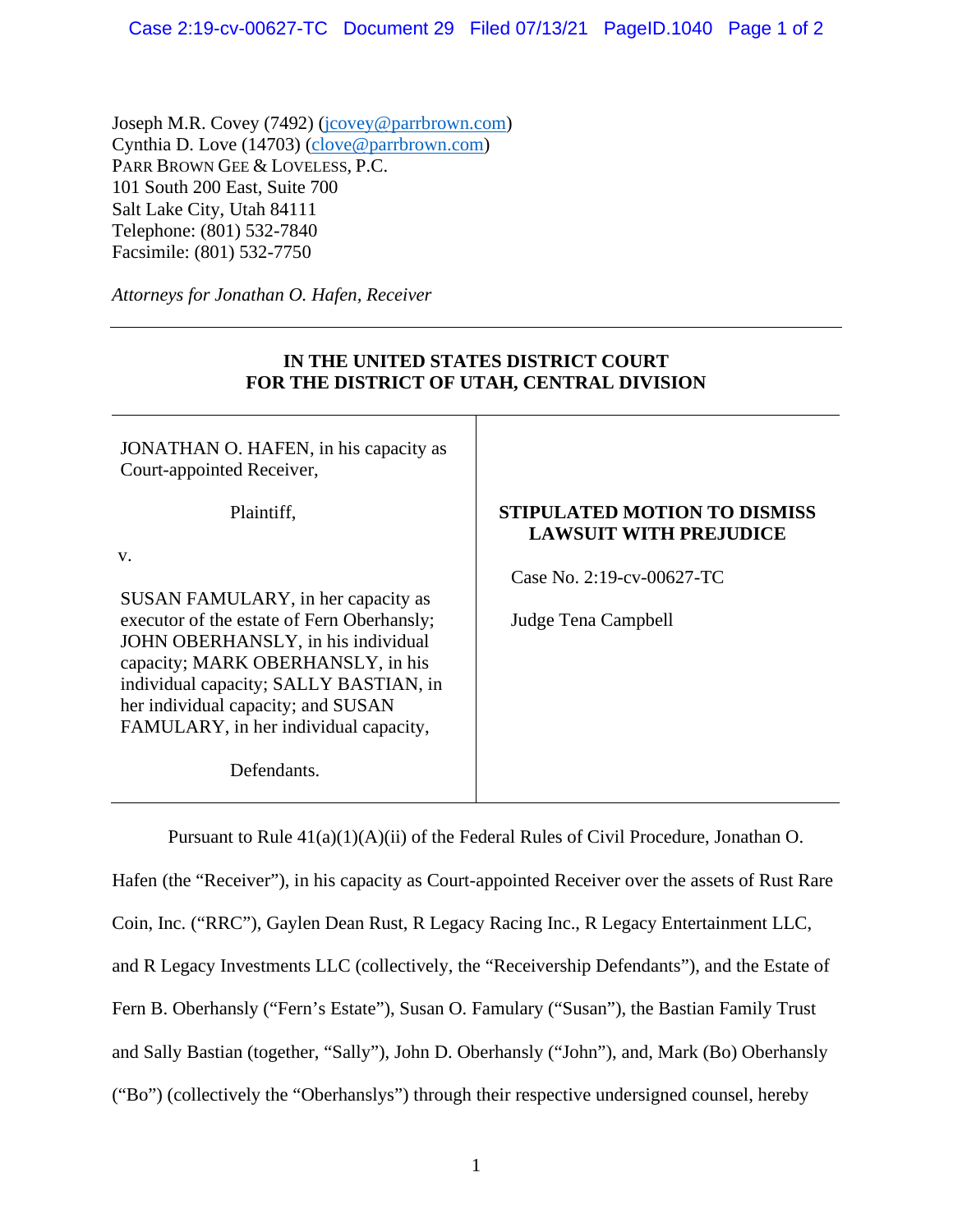stipulate to the dismissal of this lawsuit with prejudice, each party to bear its own costs and attorney fees.

On June 19, 2021 the Receiver and the Oberhanslys entered into a Settlement Agreement (the "Agreement"). The Agreement provided that upon receipt of full payment of certain net winnings received by Susan, Sally and the Estate, the Receiver would move to dismiss with prejudice the instant lawsuit.

This stipulated dismissal, acts to dismiss the lawsuit in its entirety, with prejudice. Dated this \_\_\_\_\_\_ day of June, 2021.

PARR BROWN GEE & LOVELESS

/s/ Joseph M.R. Covey Joseph M.R. Covey Cynthia D. Love *Attorneys for Jonathan O. Hafen, Receiver* 

RAY QUINNEY & NEBEKER

*/s/ Mark W. Pugsley* Mark W. Pugsley Z. Ryan Pahnke *Attorneys for Oberhanslys*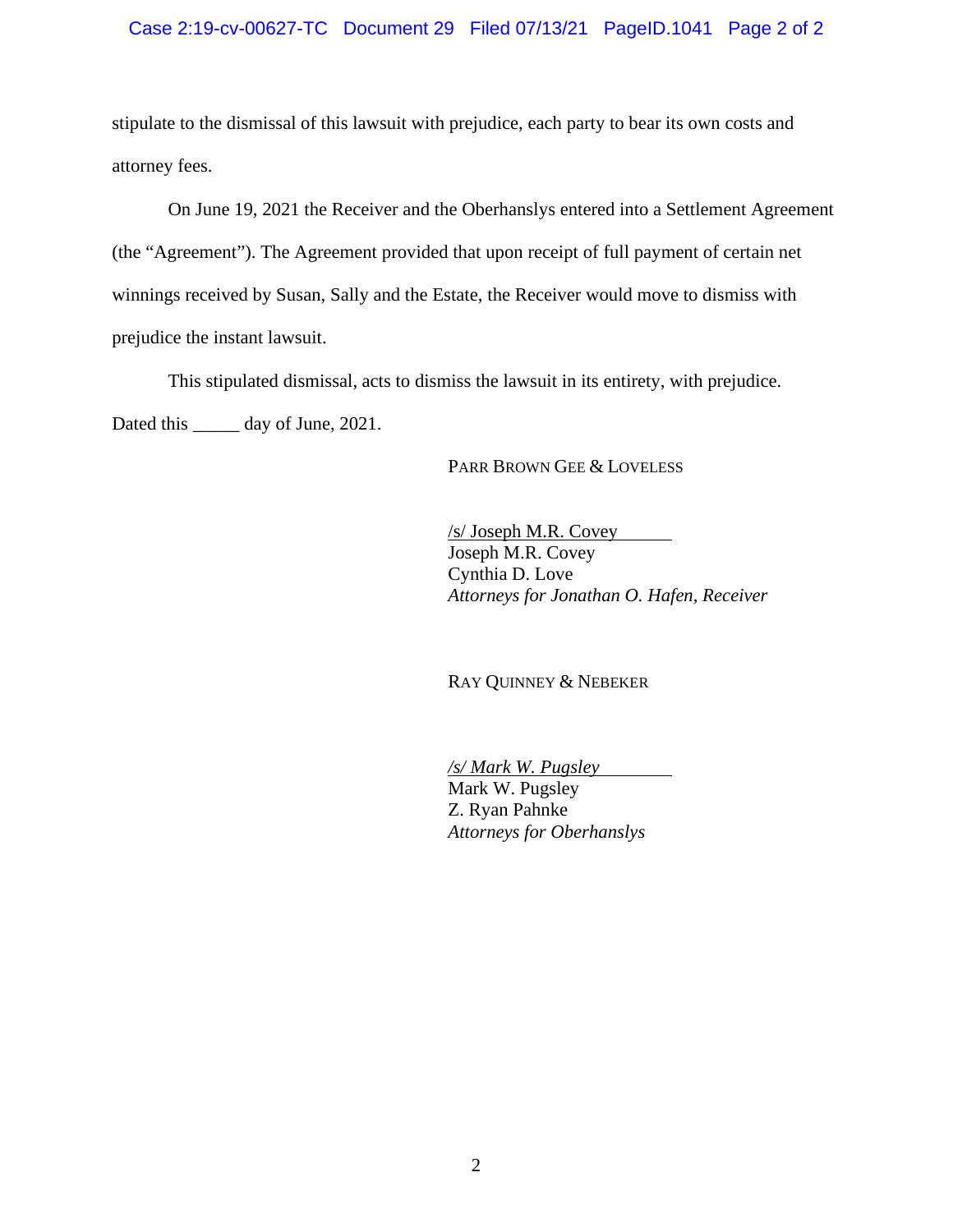Joseph M.R. Covey (7492) (jcovey@parrbrown.com) Cynthia D. Love (14703) (clove@parrbrown.com) PARR BROWN GEE & LOVELESS, P.C. 101 South 200 East, Suite 700 Salt Lake City, Utah 84111 Telephone: (801) 532-7840 Facsimile: (801) 532-7750

*Attorneys for Jonathan O. Hafen, Receiver*

| IN THE UNITED STATES DISTRICT COURT<br>FOR THE DISTRICT OF UTAH, CENTRAL DIVISION                                                                                                                                                                                                          |                                                                                           |
|--------------------------------------------------------------------------------------------------------------------------------------------------------------------------------------------------------------------------------------------------------------------------------------------|-------------------------------------------------------------------------------------------|
| JONATHAN O. HAFEN, in his capacity as<br>Court-appointed Receiver,<br>Plaintiff,                                                                                                                                                                                                           | [Proposed] ORDER GRANTING<br><b>STIPULATED MOTION TO DISMISS</b><br><b>WITH PREJUDICE</b> |
| V.<br>SUSAN FAMULARY, in her capacity as<br>executor of the estate of Fern Oberhansly;<br>JOHN OBERHANSLY, in his individual<br>capacity; MARK OBERHANSLY, in his<br>individual capacity; SALLY BASTIAN, in<br>her individual capacity; and SUSAN<br>FAMULARY, in her individual capacity, | Case No. 2:19-cv-00627-TC<br>Judge Tena Campbell                                          |
| Defendants.                                                                                                                                                                                                                                                                                |                                                                                           |

**IN THE UNITED STATES DISTRICT COURT**

Before the Court is the Parties' Stipulated Motion to Dismiss Lawsuit with Prejudice (the

"Motion"). For the reasons set forth in the Joint Motion and for good cause appearing,

IT IS HEREBY ORDERED that the Motion is **GRANTED**. The matter is dismissed with

prejudice, each party to bear its own fees and costs.